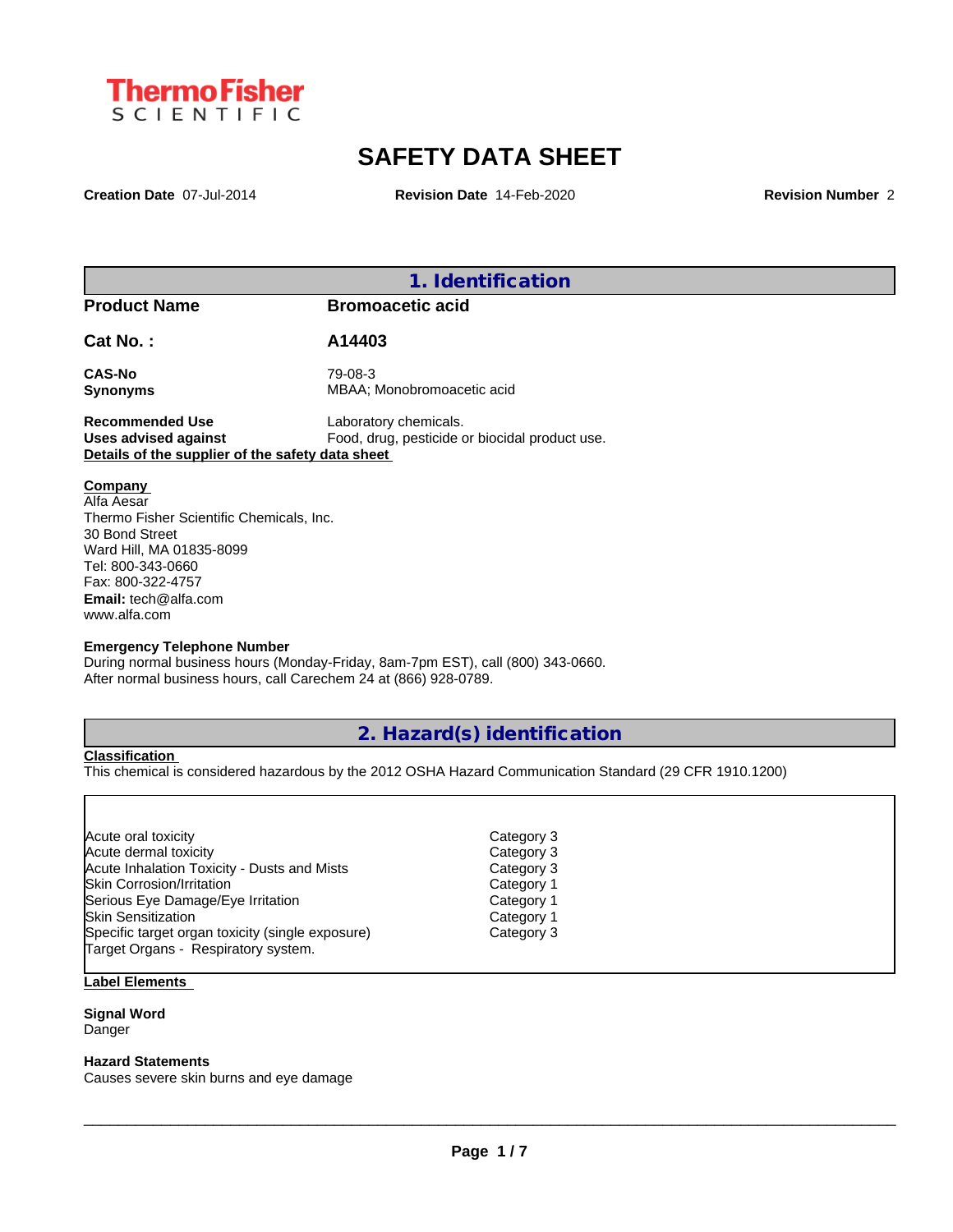May cause an allergic skin reaction May cause respiratory irritation Toxic if swallowed, in contact with skin or if inhaled



#### **Precautionary Statements Prevention**

Wash face, hands and any exposed skin thoroughly after handling

Do not eat, drink or smoke when using this product

Wear protective gloves/protective clothing/eye protection/face protection

Do not breathe dust/fume/gas/mist/vapors/spray

Contaminated work clothing should not be allowed out of the workplace

### **Response**

Immediately call a POISON CENTER or doctor/physician

**Inhalation**

IF INHALED: Remove victim to fresh air and keep at rest in a position comfortable for breathing

**Skin**

Wash contaminated clothing before reuse

IF ON SKIN (or hair): Take off immediately all contaminated clothing. Rinse skin with water/shower

If skin irritation or rash occurs: Get medical advice/attention

### **Eyes**

IF IN EYES: Rinse cautiously with water for several minutes. Remove contact lenses, if present and easy to do. Continue rinsing **Ingestion**

Rinse mouth Do NOT induce vomiting

### **Storage**

Store locked up

### **Disposal**

Dispose of contents/container to an approved waste disposal plant **Hazards not otherwise classified (HNOC)**

Very toxic to aquatic life

| 3. Composition/Information on Ingredients |  |
|-------------------------------------------|--|
|-------------------------------------------|--|

| ∙omponent                             | ◠                                                        | Moint 0/         |
|---------------------------------------|----------------------------------------------------------|------------------|
| .<br>nacetic aciu<br>ייווטוכ <i>ו</i> | $\overline{\phantom{a}}$<br>O <sub>R</sub><br>้น-<br>uc. | $\sim$<br>.<br>ີ |

|                     | 4. First-aid measures                                                                                                                                                                                                                                                                                                                   |
|---------------------|-----------------------------------------------------------------------------------------------------------------------------------------------------------------------------------------------------------------------------------------------------------------------------------------------------------------------------------------|
| <b>Eye Contact</b>  | Rinse immediately with plenty of water, also under the eyelids, for at least 15 minutes.<br>Immediate medical attention is required.                                                                                                                                                                                                    |
| <b>Skin Contact</b> | Wash off immediately with soap and plenty of water while removing all contaminated<br>clothes and shoes. Immediate medical attention is required.                                                                                                                                                                                       |
| <b>Inhalation</b>   | Remove to fresh air. Do not use mouth-to-mouth method if victim ingested or inhaled the<br>substance; give artificial respiration with the aid of a pocket mask equipped with a one-way<br>valve or other proper respiratory medical device. Immediate medical attention is required. If<br>not breathing, give artificial respiration. |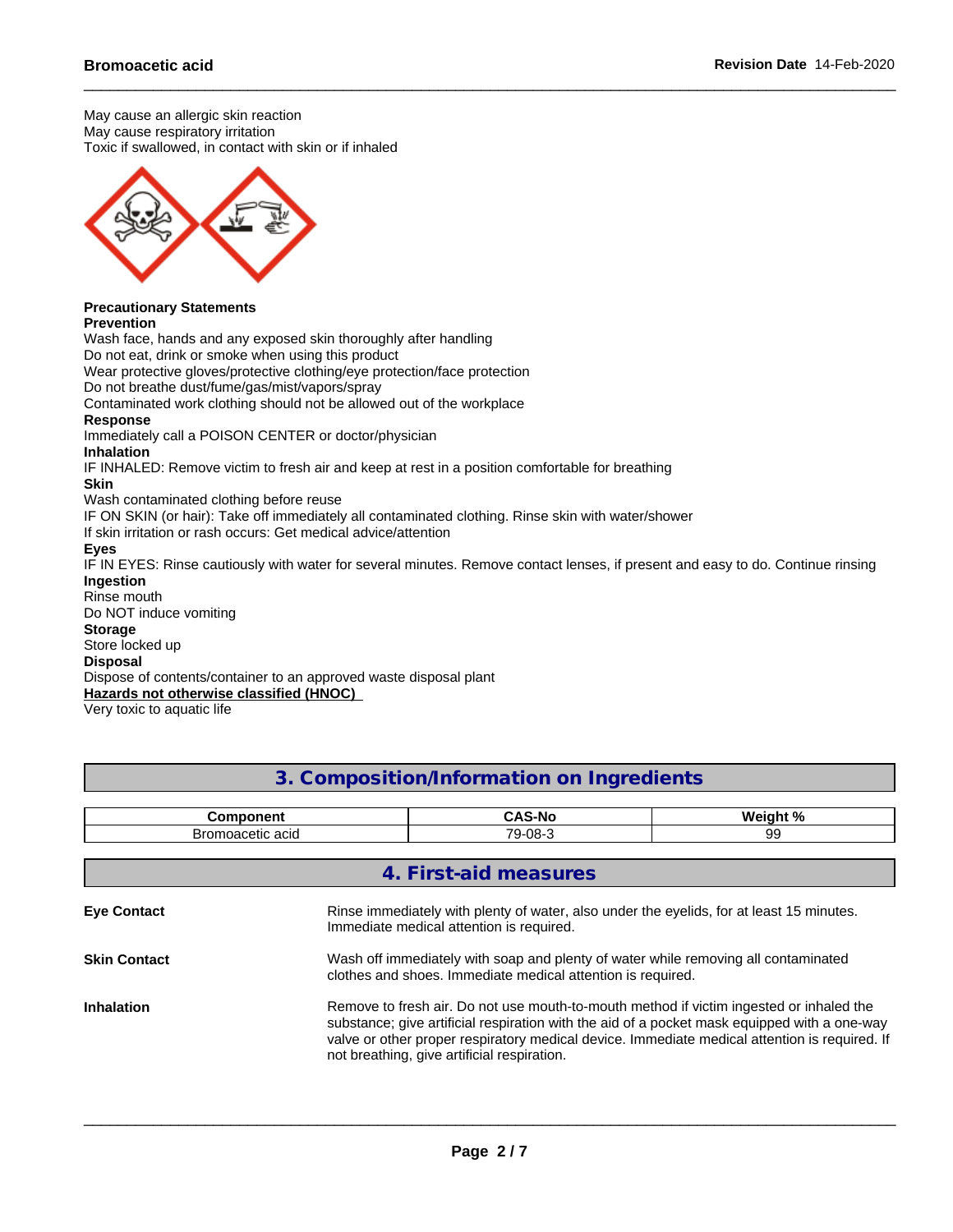| Ingestion                              | Do NOT induce vomiting. Call a physician or poison control center immediately.                                                                                                                                                                                                                                                                                                                                                                                                                                                          |
|----------------------------------------|-----------------------------------------------------------------------------------------------------------------------------------------------------------------------------------------------------------------------------------------------------------------------------------------------------------------------------------------------------------------------------------------------------------------------------------------------------------------------------------------------------------------------------------------|
| Most important symptoms and<br>effects | Causes burns by all exposure routes. May cause allergic skin reaction. Product is a<br>corrosive material. Use of gastric lavage or emesis is contraindicated. Possible perforation<br>of stomach or esophagus should be investigated: Ingestion causes severe swelling, severe<br>damage to the delicate tissue and danger of perforation: Symptoms of allergic reaction may<br>include rash, itching, swelling, trouble breathing, tingling of the hands and feet, dizziness,<br>lightheadedness, chest pain, muscle pain or flushing |
| <b>Notes to Physician</b>              | Treat symptomatically                                                                                                                                                                                                                                                                                                                                                                                                                                                                                                                   |

**5. Fire-fighting measures**

| <b>Suitable Extinguishing Media</b> | Water spray. Carbon dioxide (CO <sub>2</sub> ). Dry chemical. Alcohol resistant foam. |  |
|-------------------------------------|---------------------------------------------------------------------------------------|--|
|-------------------------------------|---------------------------------------------------------------------------------------|--|

| Unsuitable Extinguishing Media                             | No information available |
|------------------------------------------------------------|--------------------------|
| <b>Flash Point</b>                                         | 110 °C / 235 °F          |
| Method -                                                   | No information available |
| <b>Autoignition Temperature</b><br><b>Explosion Limits</b> |                          |
| <b>Upper</b>                                               | No data available        |
| Lower                                                      | No data available        |
| Sensitivity to Mechanical Impact No information available  |                          |
| <b>Sensitivity to Static Discharge</b>                     | No information available |

### **Specific Hazards Arising from the Chemical**

Thermal decomposition can lead to release of irritating gases and vapors. Keep product and empty container away from heat and sources of ignition. Do not allow run-off from fire-fighting to enter drains or water courses.

### **Hazardous Combustion Products**

Carbon monoxide (CO). Carbon dioxide (CO2). Hydrogen halides.

### **Protective Equipment and Precautions for Firefighters**

As in any fire, wear self-contained breathing apparatus pressure-demand, MSHA/NIOSH (approved or equivalent) and full protective gear.

| <b>NFPA</b><br><b>Health</b><br>3 | <b>Flammability</b>                                                                                                                                                                                                                               | <b>Instability</b> | <b>Physical hazards</b><br>N/A |
|-----------------------------------|---------------------------------------------------------------------------------------------------------------------------------------------------------------------------------------------------------------------------------------------------|--------------------|--------------------------------|
|                                   | 6. Accidental release measures                                                                                                                                                                                                                    |                    |                                |
| <b>Personal Precautions</b>       | Use personal protective equipment as required. Evacuate personnel to safe areas. Ensure<br>adequate ventilation. Avoid dust formation. Do not get in eyes, on skin, or on clothing.                                                               |                    |                                |
| <b>Environmental Precautions</b>  | Do not flush into surface water or sanitary sewer system. Do not allow material to<br>contaminate ground water system. Prevent product from entering drains. Local authorities<br>should be advised if significant spillages cannot be contained. |                    |                                |
| Up                                | Methods for Containment and Clean Wear self-contained breathing apparatus and protective suit. Sweep up and shovel into<br>suitable containers for disposal. Avoid dust formation.                                                                |                    |                                |
|                                   | 7. Handling and storage                                                                                                                                                                                                                           |                    |                                |

|                 | <i>i</i> . Trantaning and storage                                                                                                                                                                                                                          |
|-----------------|------------------------------------------------------------------------------------------------------------------------------------------------------------------------------------------------------------------------------------------------------------|
| <b>Handling</b> | Use only under a chemical fume hood. Wear personal protective equipment/face protection.<br>Avoid dust formation. Do not breathe dust. Do not get in eyes, on skin, or on clothing. Do<br>not ingest. If swallowed then seek immediate medical assistance. |
| <b>Storage</b>  | Keep in a dry, cool and well-ventilated place. Refer product specification and/or product<br>label for specific storage temperature requirement. Keep container tightly closed. Protect                                                                    |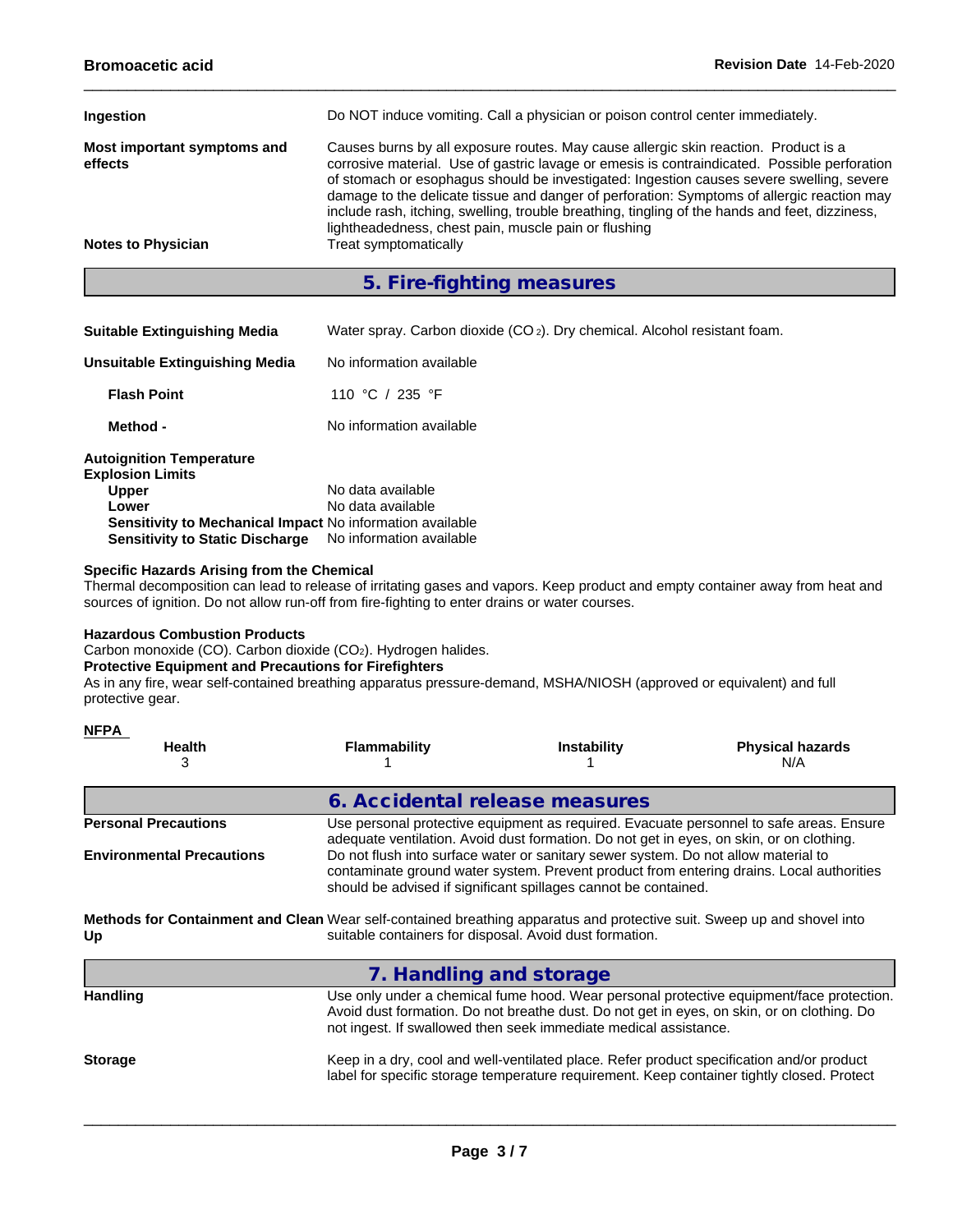|                                      | from moisture. Corrosives area.                                                                                                                                                                                                                         |
|--------------------------------------|---------------------------------------------------------------------------------------------------------------------------------------------------------------------------------------------------------------------------------------------------------|
|                                      | 8. Exposure controls / personal protection                                                                                                                                                                                                              |
| <b>Exposure Guidelines</b>           | This product does not contain any hazardous materials with occupational exposure<br>limitsestablished by the region specific regulatory bodies.                                                                                                         |
| <b>Engineering Measures</b>          | Use only under a chemical fume hood. Ensure adequate ventilation, especially in confined<br>areas. Ensure that eyewash stations and safety showers are close to the workstation<br>location.                                                            |
| <b>Personal Protective Equipment</b> |                                                                                                                                                                                                                                                         |
| <b>Eye/face Protection</b>           | Wear appropriate protective eyeglasses or chemical safety goggles as described by<br>OSHA's eye and face protection regulations in 29 CFR 1910.133 or European Standard<br>EN166.                                                                       |
| Skin and body protection             | Wear appropriate protective gloves and clothing to prevent skin exposure.                                                                                                                                                                               |
| <b>Respiratory Protection</b>        | Follow the OSHA respirator regulations found in 29 CFR 1910.134 or European Standard<br>EN 149. Use a NIOSH/MSHA or European Standard EN 149 approved respirator if<br>exposure limits are exceeded or if irritation or other symptoms are experienced. |
| <b>Hygiene Measures</b>              | Handle in accordance with good industrial hygiene and safety practice.                                                                                                                                                                                  |

|                                         | 9. Physical and chemical properties                         |
|-----------------------------------------|-------------------------------------------------------------|
| <b>Physical State</b>                   | Solid                                                       |
| Appearance                              | Off-white                                                   |
| Odor                                    | pungent                                                     |
| <b>Odor Threshold</b>                   | No information available                                    |
| рH                                      | No information available                                    |
| <b>Melting Point/Range</b>              | 49 - 51 °C / 120.2 - 123.8 °F                               |
| <b>Boiling Point/Range</b>              | 208 °C / 406.4 °F @ 760 mmHg                                |
| <b>Flash Point</b>                      | 110 °C / 235 °F                                             |
| <b>Evaporation Rate</b>                 | Not applicable                                              |
| <b>Flammability (solid,gas)</b>         | No information available                                    |
| <b>Flammability or explosive limits</b> |                                                             |
| <b>Upper</b>                            | No data available                                           |
| Lower                                   | No data available                                           |
| <b>Vapor Pressure</b>                   | $0.158$ hPa (25°C)                                          |
| <b>Vapor Density</b>                    | Not applicable                                              |
| <b>Specific Gravity</b>                 | 1.930                                                       |
| <b>Solubility</b>                       | No information available                                    |
| Partition coefficient; n-octanol/water  | No data available                                           |
| <b>Autoignition Temperature</b>         |                                                             |
| <b>Decomposition Temperature</b>        | No information available                                    |
| <b>Viscosity</b>                        | Not applicable                                              |
| <b>Molecular Formula</b>                | C <sub>2</sub> H <sub>3</sub> B <sub>r</sub> O <sub>2</sub> |
| <b>Molecular Weight</b>                 | 138.95                                                      |

### **10. Stability and reactivity**

| <b>Reactive Hazard</b>     | None known, based on information available                                                   |
|----------------------------|----------------------------------------------------------------------------------------------|
| <b>Stability</b>           | Hygroscopic. Air sensitive. Light sensitive.                                                 |
| <b>Conditions to Avoid</b> | Avoid dust formation. Incompatible products. Exposure to air. Exposure to light. Exposure to |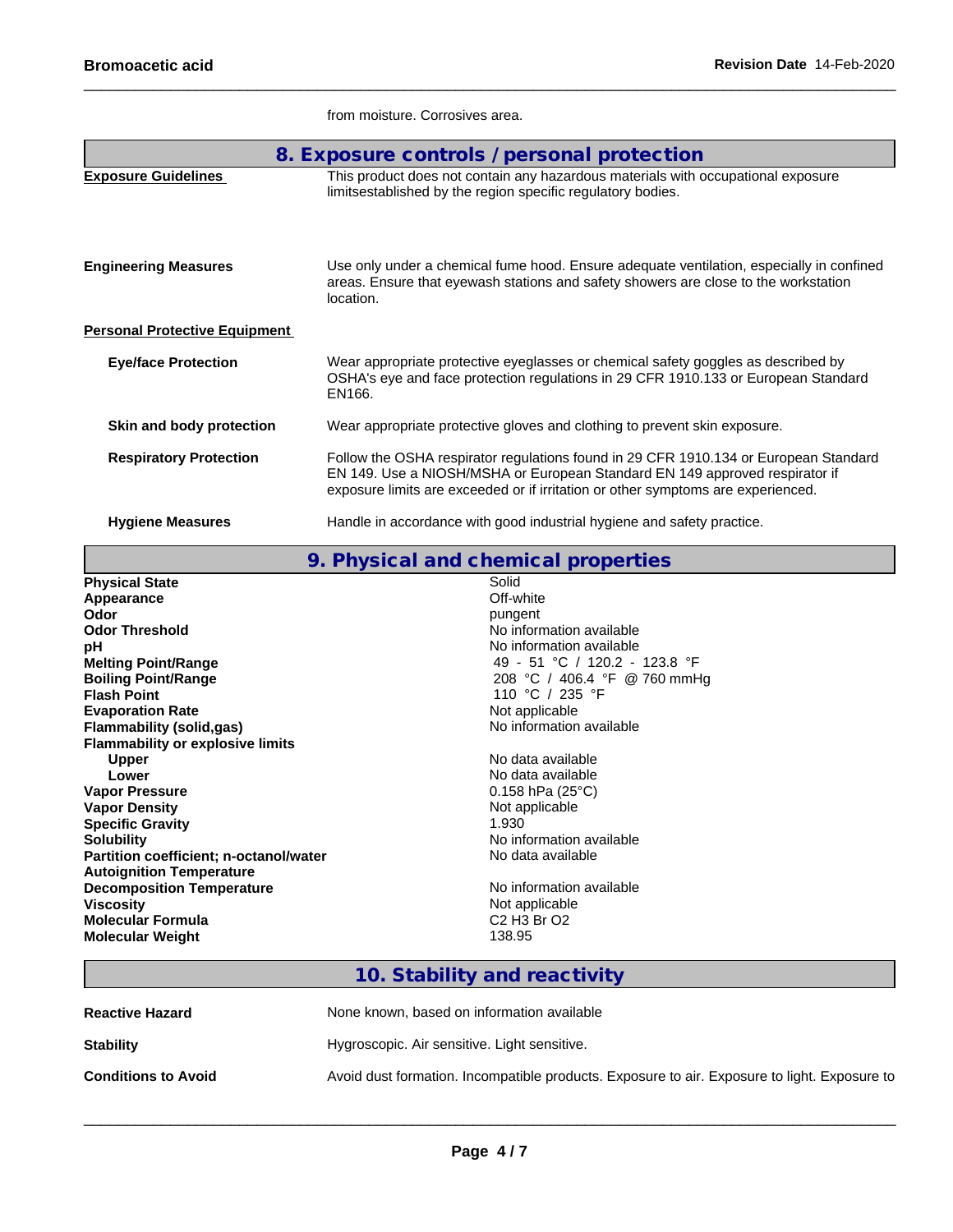|                                                                             | moisture.                                                     |                                                                                               |                        |  |  |  |  |
|-----------------------------------------------------------------------------|---------------------------------------------------------------|-----------------------------------------------------------------------------------------------|------------------------|--|--|--|--|
| <b>Incompatible Materials</b>                                               | Acids, Bases, Metals, Reducing Agent, Strong oxidizing agents |                                                                                               |                        |  |  |  |  |
|                                                                             |                                                               | Hazardous Decomposition Products Carbon monoxide (CO), Carbon dioxide (CO2), Hydrogen halides |                        |  |  |  |  |
| <b>Hazardous Polymerization</b><br>Hazardous polymerization does not occur. |                                                               |                                                                                               |                        |  |  |  |  |
| <b>Hazardous Reactions</b>                                                  | None under normal processing.                                 |                                                                                               |                        |  |  |  |  |
|                                                                             | 11. Toxicological information                                 |                                                                                               |                        |  |  |  |  |
| <b>Acute Toxicity</b>                                                       |                                                               |                                                                                               |                        |  |  |  |  |
| <b>Product Information</b><br><b>Component Information</b>                  |                                                               |                                                                                               |                        |  |  |  |  |
| <b>Component</b>                                                            | LD50 Oral                                                     | <b>LD50 Dermal</b>                                                                            | <b>LC50 Inhalation</b> |  |  |  |  |
| Bromoacetic acid                                                            | $LD50 = 50$ mg/kg (Rat)                                       | $LD50 = 100$ mg/kg (Rat)                                                                      | Not listed             |  |  |  |  |
| <b>Toxicologically Synergistic</b><br><b>Products</b>                       | No information available                                      |                                                                                               |                        |  |  |  |  |

#### **Delayed and immediate effects as well as chronic effects from short and long-term exposure**

| <b>Irritation</b>                                                  |               | Causes severe burns by all exposure routes                                                                                                                                                                                                                                                                                                                                                                                                                                                       |            |              |             |               |  |  |  |
|--------------------------------------------------------------------|---------------|--------------------------------------------------------------------------------------------------------------------------------------------------------------------------------------------------------------------------------------------------------------------------------------------------------------------------------------------------------------------------------------------------------------------------------------------------------------------------------------------------|------------|--------------|-------------|---------------|--|--|--|
| <b>Sensitization</b>                                               |               | May cause sensitization by skin contact                                                                                                                                                                                                                                                                                                                                                                                                                                                          |            |              |             |               |  |  |  |
| Carcinogenicity                                                    |               | The table below indicates whether each agency has listed any ingredient as a carcinogen.                                                                                                                                                                                                                                                                                                                                                                                                         |            |              |             |               |  |  |  |
| <b>Component</b>                                                   | <b>CAS-No</b> | <b>IARC</b>                                                                                                                                                                                                                                                                                                                                                                                                                                                                                      | <b>NTP</b> | <b>ACGIH</b> | <b>OSHA</b> | <b>Mexico</b> |  |  |  |
| Bromoacetic acid                                                   | 79-08-3       | Not listed                                                                                                                                                                                                                                                                                                                                                                                                                                                                                       | Not listed | Not listed   | Not listed  | Not listed    |  |  |  |
| <b>Mutagenic Effects</b>                                           |               | No information available                                                                                                                                                                                                                                                                                                                                                                                                                                                                         |            |              |             |               |  |  |  |
| <b>Reproductive Effects</b>                                        |               | No information available.                                                                                                                                                                                                                                                                                                                                                                                                                                                                        |            |              |             |               |  |  |  |
| <b>Developmental Effects</b>                                       |               | No information available.                                                                                                                                                                                                                                                                                                                                                                                                                                                                        |            |              |             |               |  |  |  |
| <b>Teratogenicity</b>                                              |               | No information available.                                                                                                                                                                                                                                                                                                                                                                                                                                                                        |            |              |             |               |  |  |  |
| <b>STOT - single exposure</b><br><b>STOT - repeated exposure</b>   |               | Respiratory system<br>None known                                                                                                                                                                                                                                                                                                                                                                                                                                                                 |            |              |             |               |  |  |  |
| <b>Aspiration hazard</b>                                           |               | No information available                                                                                                                                                                                                                                                                                                                                                                                                                                                                         |            |              |             |               |  |  |  |
| delayed                                                            |               | Symptoms / effects, both acute and Product is a corrosive material. Use of gastric lavage or emesis is contraindicated.<br>Possible perforation of stomach or esophagus should be investigated: Ingestion causes<br>severe swelling, severe damage to the delicate tissue and danger of perforation: Symptoms<br>of allergic reaction may include rash, itching, swelling, trouble breathing, tingling of the<br>hands and feet, dizziness, lightheadedness, chest pain, muscle pain or flushing |            |              |             |               |  |  |  |
| No information available<br><b>Endocrine Disruptor Information</b> |               |                                                                                                                                                                                                                                                                                                                                                                                                                                                                                                  |            |              |             |               |  |  |  |
| <b>Other Adverse Effects</b>                                       |               | The toxicological properties have not been fully investigated.                                                                                                                                                                                                                                                                                                                                                                                                                                   |            |              |             |               |  |  |  |
|                                                                    |               |                                                                                                                                                                                                                                                                                                                                                                                                                                                                                                  |            |              |             |               |  |  |  |

### **12. Ecological information**

### **Ecotoxicity**

Very toxic to aquatic organisms. The product contains following substances which are hazardous for the environment.

| Component        | Freshwater Algae   | <b>Freshwater Fish</b>                               | <b>Microtox</b> | <b>Water Flea</b> |
|------------------|--------------------|------------------------------------------------------|-----------------|-------------------|
| Bromoacetic acid | EC50: 0.2 mg/L/72h | $LC50: = 103$ mg/L, 96h<br>semi-static (Danio rerio) | Not listed      | EC50: 65 ma/L/24h |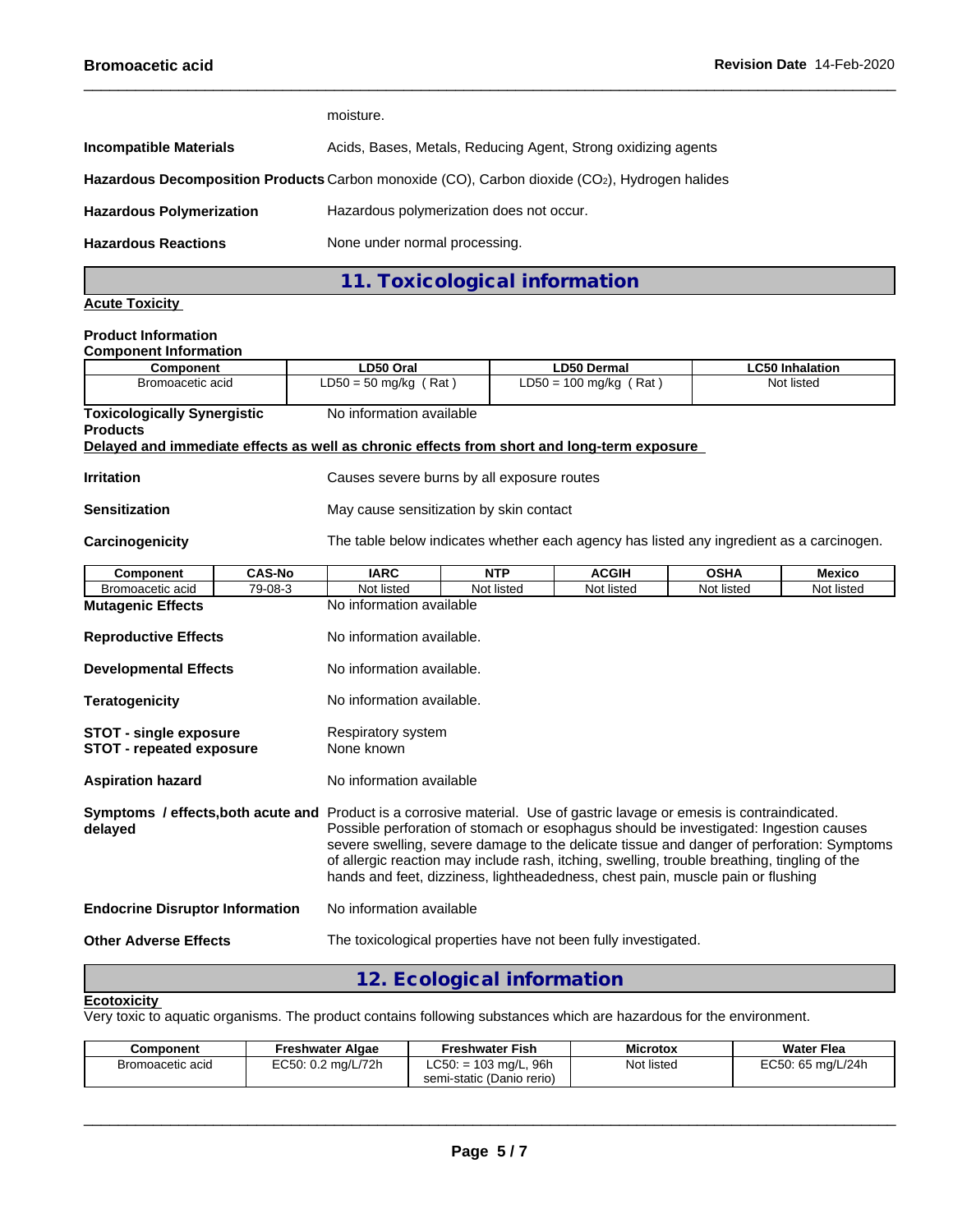| <b>Bromoacetic acid</b>              |                                                                                                                                                                                                                                                                       |  |         | Revision Date 14-Feb-2020 |  |
|--------------------------------------|-----------------------------------------------------------------------------------------------------------------------------------------------------------------------------------------------------------------------------------------------------------------------|--|---------|---------------------------|--|
|                                      |                                                                                                                                                                                                                                                                       |  |         |                           |  |
| <b>Persistence and Degradability</b> | Soluble in water Persistence is unlikely based on information available.                                                                                                                                                                                              |  |         |                           |  |
| <b>Bioaccumulation/Accumulation</b>  | No information available.                                                                                                                                                                                                                                             |  |         |                           |  |
| <b>Mobility</b>                      | . Will likely be mobile in the environment due to its water solubility.                                                                                                                                                                                               |  |         |                           |  |
| <b>Component</b>                     |                                                                                                                                                                                                                                                                       |  | log Pow |                           |  |
| Bromoacetic acid                     |                                                                                                                                                                                                                                                                       |  | 0.41    |                           |  |
|                                      |                                                                                                                                                                                                                                                                       |  |         |                           |  |
|                                      | 13. Disposal considerations                                                                                                                                                                                                                                           |  |         |                           |  |
| <b>Waste Disposal Methods</b>        | Chemical waste generators must determine whether a discarded chemical is classified as a<br>hazardous waste. Chemical waste generators must also consult local, regional, and<br>national hazardous waste regulations to ensure complete and accurate classification. |  |         |                           |  |
|                                      | 14. Transport information                                                                                                                                                                                                                                             |  |         |                           |  |
| <b>DOT</b>                           |                                                                                                                                                                                                                                                                       |  |         |                           |  |
| UN-No                                | <b>UN3425</b>                                                                                                                                                                                                                                                         |  |         |                           |  |
| <b>Proper Shipping Name</b>          | <b>BROMOACETIC ACID, SOLID</b>                                                                                                                                                                                                                                        |  |         |                           |  |
| <b>Hazard Class</b>                  | 8                                                                                                                                                                                                                                                                     |  |         |                           |  |
| <b>Packing Group</b>                 | Ш                                                                                                                                                                                                                                                                     |  |         |                           |  |
| <b>TDG</b>                           |                                                                                                                                                                                                                                                                       |  |         |                           |  |
| <b>UN-No</b>                         | <b>UN3425</b>                                                                                                                                                                                                                                                         |  |         |                           |  |
| <b>Proper Shipping Name</b>          | <b>BROMOACETIC ACID, SOLID</b>                                                                                                                                                                                                                                        |  |         |                           |  |
| <b>Hazard Class</b>                  | 8                                                                                                                                                                                                                                                                     |  |         |                           |  |
| <b>Packing Group</b>                 | Ш                                                                                                                                                                                                                                                                     |  |         |                           |  |
| <b>IATA</b><br>UN-No                 | <b>UN3425</b>                                                                                                                                                                                                                                                         |  |         |                           |  |
| <b>Proper Shipping Name</b>          | <b>BROMOACETIC ACID, SOLID</b>                                                                                                                                                                                                                                        |  |         |                           |  |
| <b>Hazard Class</b>                  | 8                                                                                                                                                                                                                                                                     |  |         |                           |  |
| <b>Packing Group</b>                 | Ш                                                                                                                                                                                                                                                                     |  |         |                           |  |
| <b>IMDG/IMO</b>                      |                                                                                                                                                                                                                                                                       |  |         |                           |  |
| <b>UN-No</b>                         | <b>UN3425</b>                                                                                                                                                                                                                                                         |  |         |                           |  |
| <b>Proper Shipping Name</b>          | <b>BROMOACETIC ACID, SOLID</b>                                                                                                                                                                                                                                        |  |         |                           |  |
| <b>Hazard Class</b>                  | 8                                                                                                                                                                                                                                                                     |  |         |                           |  |
| <b>Packing Group</b>                 | $\mathbf{I}$                                                                                                                                                                                                                                                          |  |         |                           |  |

# **15. Regulatory information**

### **United States of America Inventory**

| Component        | <b>CAS-No</b> | <b>TSCA</b> | <b>TOO A</b><br>A Inventory notification -<br><b>Active/Inactive</b> | <b>TSCA</b><br><b>EPA Requiatory</b><br><b>Flags</b> |
|------------------|---------------|-------------|----------------------------------------------------------------------|------------------------------------------------------|
| Bromoacetic acid | 79-08-3       |             | ACTIVE                                                               |                                                      |

#### **Legend:**

**TSCA** - Toxic Substances Control Act, (40 CFR Part 710)

X - Listed

'-' - Not Listed

**TSCA 12(b)** - Notices of Export Not applicable

### **International Inventories**

Canada (DSL/NDSL), Europe (EINECS/ELINCS/NLP), Philippines (PICCS), Japan (ENCS), Australia (AICS), China (IECSC), Korea (ECL).

| Component        | <b>ົAS-No</b>          | <b>DSL</b> | <b>NDSL</b> | <b>EINECS</b>                                      | <b>PICCS</b> | <b>ENCS</b> | <b>AICS</b> | <b>IECSC</b> | <b>KECL</b>            |
|------------------|------------------------|------------|-------------|----------------------------------------------------|--------------|-------------|-------------|--------------|------------------------|
| Bromoacetic acid | 70<br>$-08 - 3$<br>- 0 |            |             | $\rightarrow -$<br>$20^{\circ}$<br>$\sim$<br>75-81 |              |             |             |              | KE-<br>$-0361^{\circ}$ |

### **U.S. Federal Regulations**